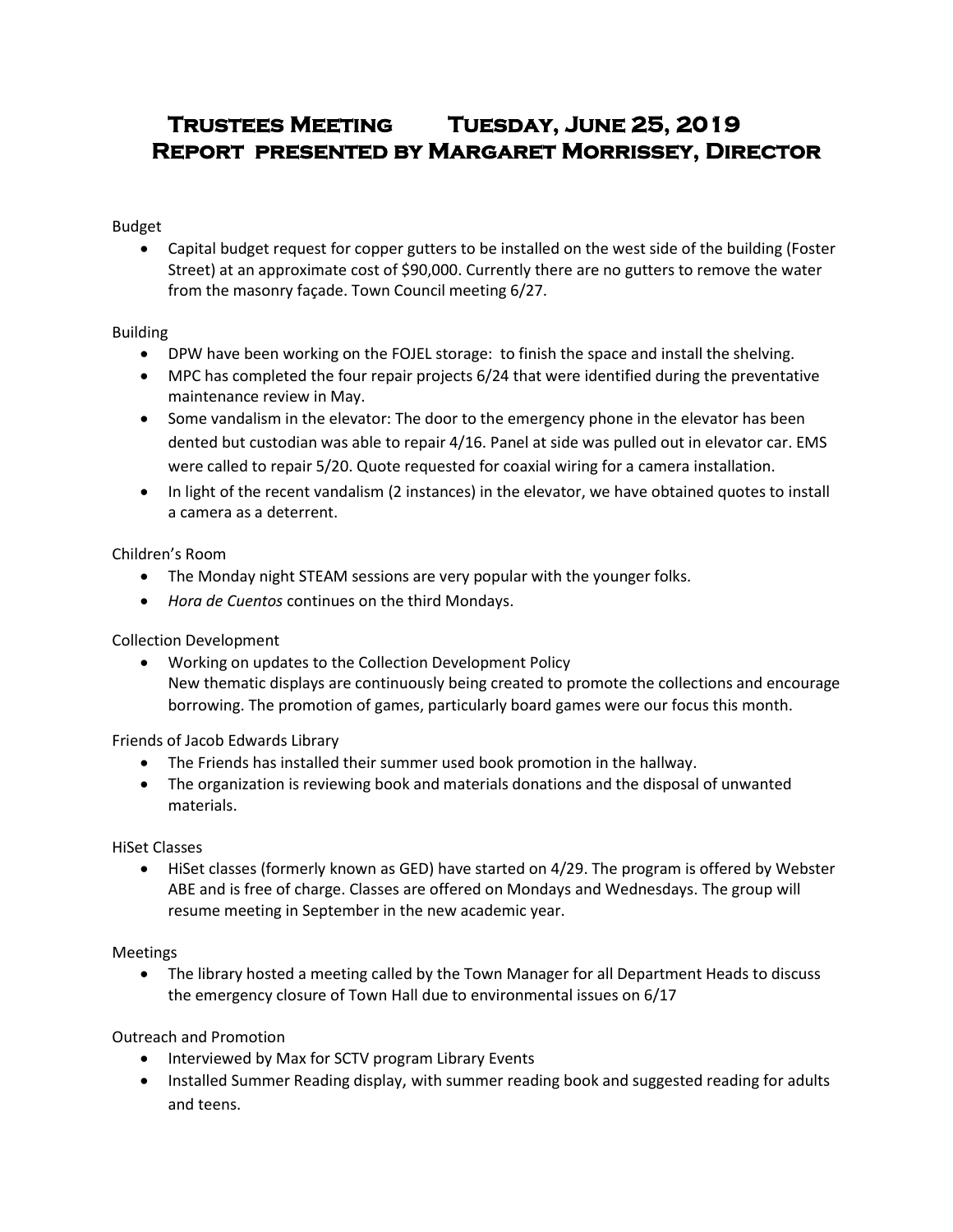- Smaller promotions on PTSD, Father's Day, Pride, Careers/Graduation etc were installed throughout the month as well.
- *Harrington Hospital mobile unit* is offering free screenings and educational information on 6/25 from 11 am to 1 pm.
- *Worcester Regional Reserve Medical Corp* is also setting up an information booth on 6/25 on Main Street.
- The staff has once again done an outstanding job of preparing displays to promote Summer Reading. The creativity and excellent execution of these dioramas and creatures is remarkable. Area libraries are having a friendly competition on being considered the most successful display.

### Proctoring

 Proctored a series of four online professional development exams using some new open source blocking software 6/11

### Programs

- Christie Higginbottom presented a program on  $19<sup>th</sup>$  Century herbs. The program was funded by the Southbridge Cultural Council and was recorded by SCTV for uploading on You Tube, 5/23
- *Quinebaug Chess Club* will resume again in September, after Labor Day. The *Tuesday knitting and handwork* group meets weekly, in the Reading Room. And the *Book Club* meets on the first Monday of the month.
- *Dale LePage and Joe D'Angelo* presented the 14<sup>th</sup> Artful Friends annual concert on 6/6
- The Annual World Wide Knit in Public day was Saturday June 8<sup>th</sup>. The Southbridge group met at the gazebo. Our group was only one of three listed for Massachusetts.
- $\bullet$  Dino Tata, NASA Ambassador presented a program on the 50<sup>th</sup> anniversary of the moon landing which coincides with the theme of summer reading this year – *A Universe of Stories*

# Safety and Security

- Police officers conducted various walk-throughs during the month.
- Vandalism in elevator car on two occasions. One requiring a service call.
- Police called as person was sitting on the staff bench at east side of building smoking marijuana and the smoke was coming in through the windows 5/24

#### Staff

 Interviewed the candidates for the page position 6/3 with the HR Specialist and Adult Services Librarian. Ava Torres has been hired for this position.

Tax Abatement Personnel

The program is underway and participants have all worked a minimum of 25 hours.

# **Technology**

- Evergreen ILS (Integrated Library System) has experienced a few glitches since and are working with the C/WMARS network to resolve.
- Adult Services Librarian is updating the virus protection and licensing, an annual task that is time consuming and demands attention to detail. I have spoken with both Symantec/Norton and Faronics (Deep Freeze) about the staff time that the manual updates take to install in each public machine.